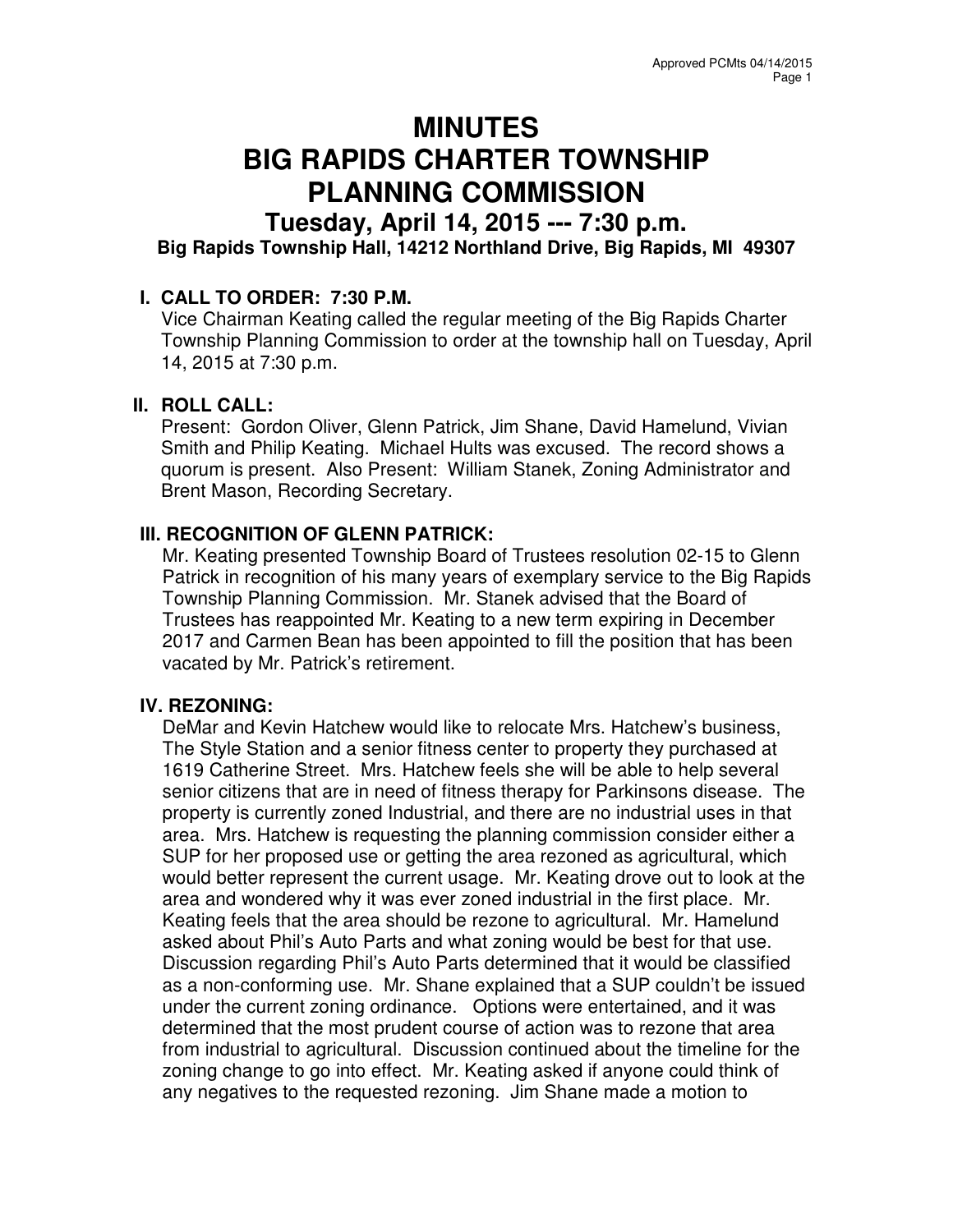recommend to the Board of Trustees to pursue rezoning of the portions of Sections 2 and 3 of Big Rapids Township that lie between 197<sup>th</sup> Avenue and the White Pine Trail north of the City of Big Rapids and south of Green Township from Industrial to Agricultural. The motion was seconded by Gordon Oliver. There was no further discussion, and the motion carried unanimously.

# **V. SITE PLAN REVIEW: LeeAnn's Flowers, 1205 North State Street**

Dave Engels presented an updated site plan for LeeAnn's Flowers, 1205 North State Street. The commission did take some time to review the new drawings. This property is in the commercial district. Mr. Engels described the operation as the seasonal sales of flowers, vegetable plants, and produce. They operation runs from May to about October. He stated that they do sell eggs, but the chickens are being relocated. The pallets are being moved off site for uses at another property. Mr. Engels continued to explain that the retail sales area would be much smaller, and stated that the property is being cleaned up. Questions were asked about the utilization of the buildings on the site. Mr. Engels stated that they have about 2075 sq. ft. of retail space. Customers will walk from the parking area to the retail area over the wood chip covered yard. Setbacks are minimal. Parking concerns were addressed and it was determined that the proposal would provide for adequate parking. Mr. Engels showed the commissioner some photos to demonstrate how the site has been cleaned up to date. Commissioners said that while the use is zoned commercial, the location is a terrible location for what they are doing there. They are concerned that there is not enough space on the site for everything they are trying to do. Mr. Keating stated that the commission must follow the rules that are set out for them. Discussion occurred about alternatives for use of the space. Mr. Engels has some concern about removing the fence post, because he wants to put the chain link fence back up for the safety of his customers and children. Mr. Shane asked questions concerning the material used and the designation of the parking area. The number of parking spaces that need to be provided for should be 10 to start. Mr. Shane has a concern for the safety of the public and that the greenhouses are not constructed to commercial code. The south greenhouse would need to be removed from the plan, and the chicken pens would be removed. The previous chicken area will become a personal garden. A motion was made by Mr. Shane to approve the site plan as presented for the operation with several stipulations agreed to by Mr. Engels as follows:

1. At least 10 parking spaces, 9 feet wide must be provided for.

2. Chain link fence along State Street will be reinstalled or the posts will be removed.

3. Chicken coop cages will be removed and the area will be an open air garden for 2015. Greenhouse may be applied for at a later date. 4. Retail area will be across the front of the house and the SE area

of the yard per the drawing.